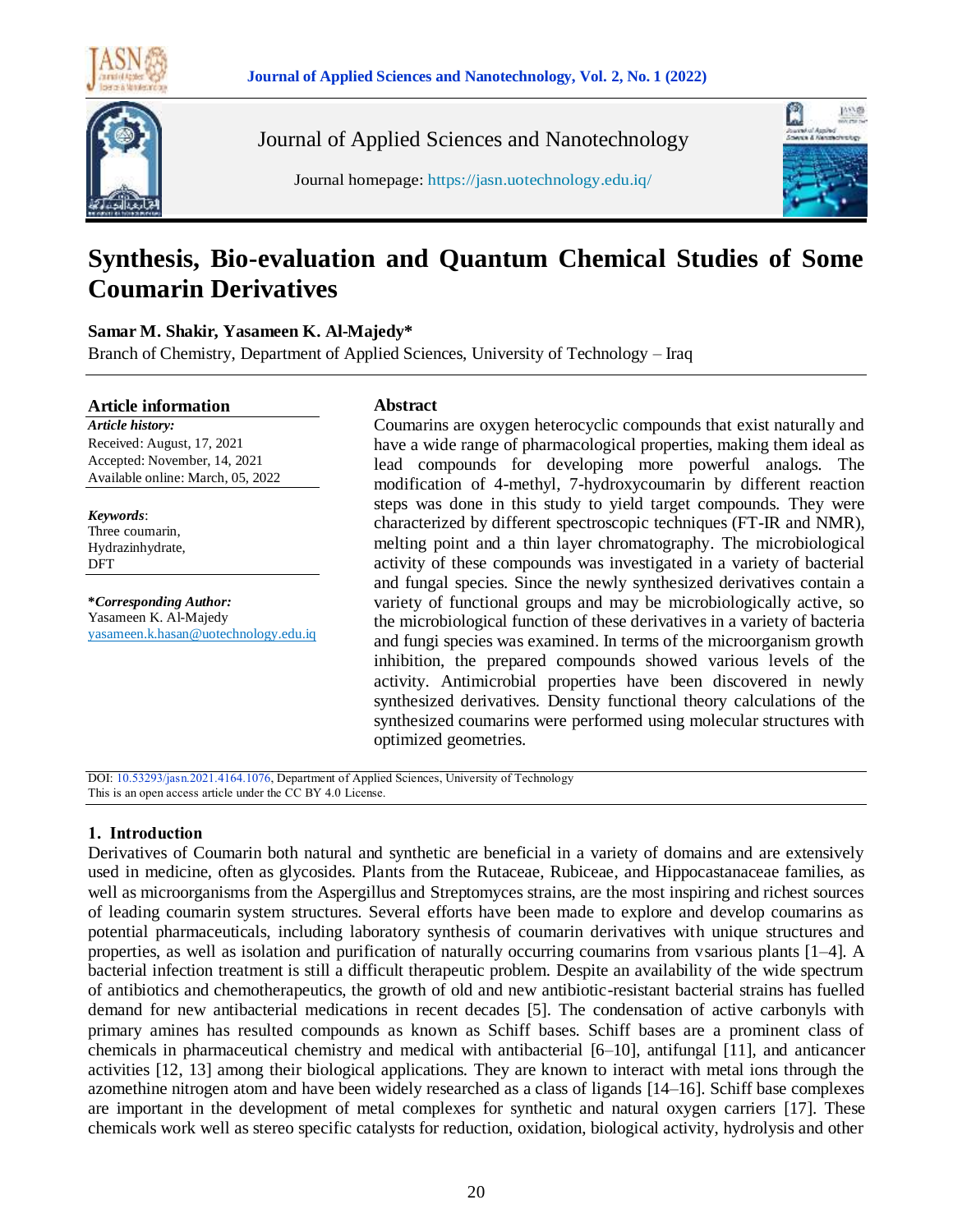organic and inorganic chemical transformations after complexation with metals [18]. When  $\geq C=N$ - and additional functional groups are present in organic molecules, they form more stable complexes than those with simply the  $(\geq C=N)$  coordinating moiety. As a result, coumarins with a Schiff base should have better anticancer and other biological properties. It is responsible for the biological action of hydrazone molecules. As a result, several hydrazone compounds with this active moiety have anticancer bioactivities [19]. Quantum chemical computational methods have proven to be an essential tool for interpretations and prediction of vibrational spectra [20, 21]. To obtain highly accurate geometries and physical properties of molecules, density functional theory (DFT) could handle relatively large molecules [22]. The purpose of this study is to review new synthetics of 4- Methyl, 7-hydroxycoumarin derivatives, as well as DFT studies on their biological effects.

#### **2. Method/ Experimental Work**

### **2.1. General Procedure with Spectral Data**

**A.** Preparation of methyl 2-(4-methyl-2-oxo-2H-chromen-7-yloxy) acetate (**2**): a mixture of 4-Methyl,7 hydroxycoumarin (1.086 g, 6.17 mmol) in acetone (30ml) was refluxed with potassium carbonate K<sub>2</sub>CO<sub>3</sub> (4.69) g, 33.91 mmol) and methyl bromoacetate (1.528 g, 9.15 mmol) for 12 hours. After cooling, to eliminate the moisture, the mixture was evaporated. The crude product was refined by crystallization from ethanol after being separated into water (50 ml) and chloroform (50 ml).

**B.** Preparation of 2-(2-(4-methyl-2-oxo-2H-chromen-7-yloxy) acetyl)hydrazinecarbothioamide (**3**): Compound (2) (2.48 g, 10 mmol) in 25 ml of ethanol was refluxed with thiosemicarbazide (7.5 g, 15 mmol) for 4 hours. to yield compound (**3**). The residue were dried to afford a crystalline powder. [24].

**C.** Preparation of 2-(2-(4-methyl-2-oxo-2H-chromen-6-yloxy)acetyl)-N-(4-(2-(2-(4-methyl-2-oxo-2H-chromen-7-yloxy)acetyl)hydrazinecarbonothioylimino)methyl)benzylidene)hydrazinecarbothioamide (**4**): a mixture of compound(3) (0.01 mol) in chloroform methanol  $(1:1v/v)$  mixture (30 ml), terephthalaldehyde (0.005mol) 1 ml glacial acetic acid was refluxed for 3 hours in a water bath. After allowing the mixture to cool, the separated material was filtered and washed with excess methanol [23].

#### **2.2. Antimicrobial Activities**

The antimicrobial properties of synthesized coumarins were examined on G+ bacterium species (*Staphylococcus aurous* and *Streptococcus pyogenes*) and G- bacteria species utilizing the diffusion technique [26]. (*Pseudomonas aeruginosa* and *E. coli*) as well as antifungal activities on *Candida albicans.* Antimicrobial activity was determined using nutrient agar. Inhibition zones were used to display the results, which were measured in millimeters. Stock solutions for manufactured target compounds at 1 mg/ml were created the inhibitory zone was measured in millimeters after an 18-hour incubation period at 37˚C by dissolving the target drugs in DMSO. The prepared solutions had the following concentrations: 0.5, 0.25, 0.125, 0.0625, and 0.03125 mg/ml. A typical antibiotic medication, gentamycin, was employed as a standard for antibacterial activity as a comparison.

#### **2.3. DFT**

DFT is implemented in the Materials Studio 5.5. All quantum chemical computations were performed using employment to plot the molecular drawings of the compounds generated. To collect and optimize quantum chemical parameters in the molecular structure, the DMol3 model was employed. General gradient approximation (GGA) applying Perdew-Burke-Ernzerhof (PBE) as correlation functional and dual number dfunctions was used to solve these equations (DND). This approach is well-known for providing acceptable geometries for a wide range of structures. The energy of the highest occupied orbital molecules (HOMO), the energy of the lowest unoccupied orbital molecules (LUMO), and the dipole moment were determined as quantum chemical indices[24, 25].

#### **3. Results and Discussion**

#### **3.1. Chemistry**

The reactions for the new compounds synthesis, namely, methyl 2-(4-methyl-2-oxo-2H-chromen-7 yloxy)acetate(**2**),2-(2-(4-methyl-2-oxo-2H-chromen-7 yloxy)acetyl)hydrazinecarbothioamide(**3**),2-(2-(4-methyl-2-oxo-2H-chromen-6-yloxy)acetyl)-N-(4-(2-(2-(4-methyl-2-oxo-2H-chromen-7-

yloxy)acetyl)hydrazinecarbonothioylimino)methyl)benzylidene)hydrazinecarbothioamide (**4**), so under the conventional methods, the compounds were successfully synthesized and completed. Scheme 1 depicts the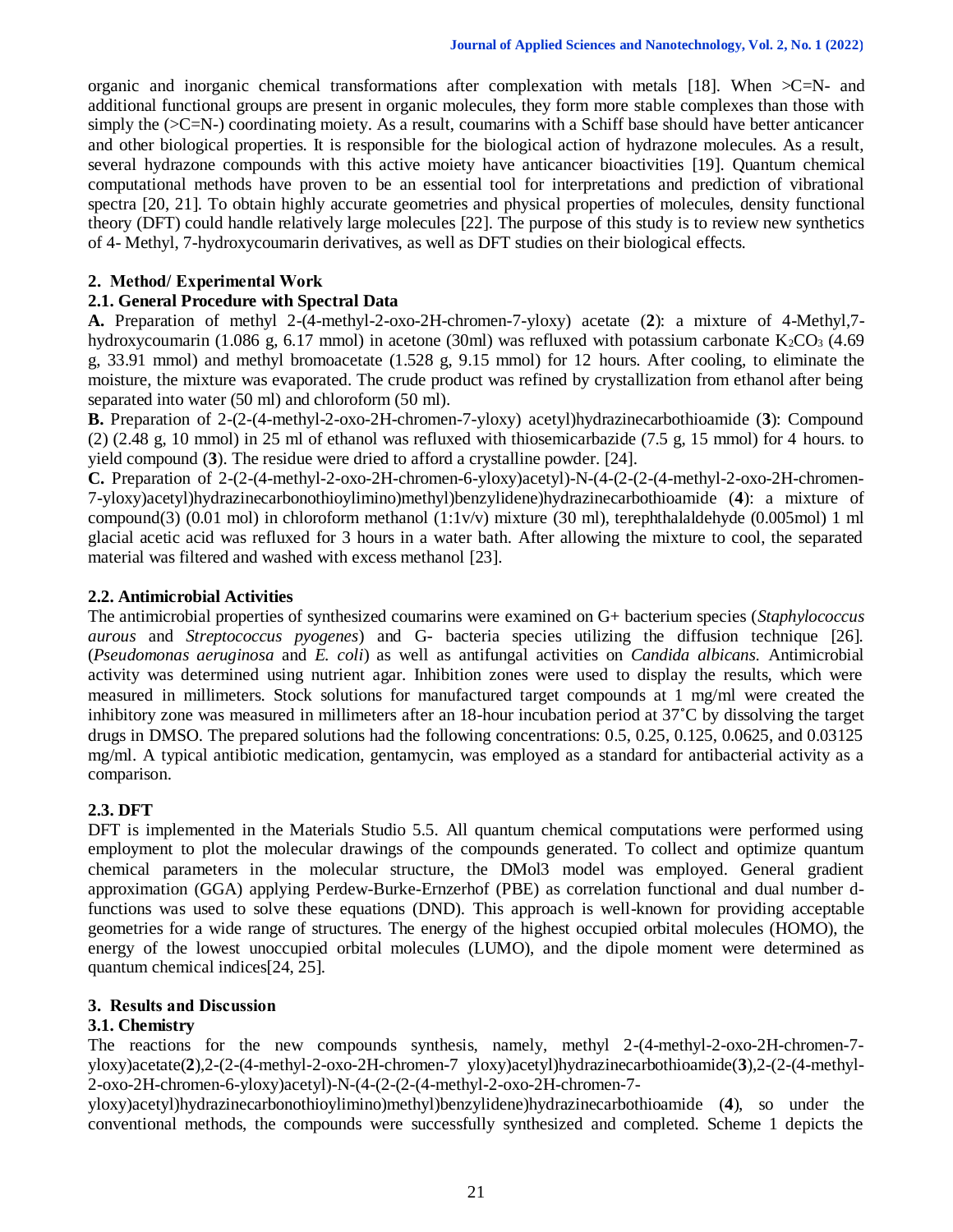reaction pathway for the production of the compounds, commencing with 4-Methyl, 7-hydroxycoumarin. Coumarin derivatives have been produced by a number of researchers[20, 26–29].



*Reagents and Conditions: a=* Methyl bromoacetate*; b= Thiosiemacarbazide c= Terephthalaldehyde*

| <b>Figure 1:</b> The reaction sequences of the produced chemicals. |  |  |
|--------------------------------------------------------------------|--|--|
|--------------------------------------------------------------------|--|--|

| NO.                        | M.P               | Yield          | Molecular                           | Spectral data                                                                                                                                                                                                                                         |                                                                                                                                                                                                                                              |  |  |
|----------------------------|-------------------|----------------|-------------------------------------|-------------------------------------------------------------------------------------------------------------------------------------------------------------------------------------------------------------------------------------------------------|----------------------------------------------------------------------------------------------------------------------------------------------------------------------------------------------------------------------------------------------|--|--|
| <b>COMP</b><br>(C)<br>(% ) | formula<br>(M.wt) | IR $(cm^{-1})$ | <sup>1</sup> H- NMR $(\delta,$ ppm) |                                                                                                                                                                                                                                                       |                                                                                                                                                                                                                                              |  |  |
| $\overline{2}$             | 93-95             | 80             | $C_{13}H_{12}O_5$<br>248.23         | $1763.00$ cm <sup>-1</sup> (C=O, ester), 1718.63<br>(C=O, lacton), (Ar-CH) at $3086.21$ cm <sup>-1</sup> ,<br>2960.83m <sup>-1</sup> (C-H aliphatic), 1618.33cm <sup>-1</sup><br>$C=C$ .                                                              | $6.97$ (H, s, 8-H), 7.71 (2H, d-d, 5, 6-H),<br>4.93 (2H, s, OCH <sub>2</sub> ), 6.23 (1H, s, 3-H), 3.68<br>$(3H, s, CH3), 2.41 (3H, s, CH3).$                                                                                                |  |  |
| $\overline{3}$             | 175-178           | 70             | $C_{13}H_{13}N_3O_4S$<br>307.06     | 3369.75, 3261.74 cm <sup>-1</sup> (NH <sub>2</sub> ), 3171.08cm <sup>-1</sup><br>(NH), 3103.57cm <sup>-1</sup> C-H Aryl, 2955.04<br>cm <sup>-1</sup> C-H aliphatic, $1641.48$ cm <sup>-1</sup> (C=O<br>lacton), $1618.33 \text{cm}^{-1}$ (C=O amide). | $7.91(1H,s,NH)$ , 8.4 (2H, s, NH <sub>2</sub> ), 8.1 (1H,<br>s, NH), 7.71 (1H, dd, 5,6-H), 6.90 (1H, s,<br>8-H), 6.21 (1H, s, 3-H), 6.22 (1H, s, 3-H),<br>$4.45(2H,s,CH_3).$                                                                 |  |  |
| $\boldsymbol{\Delta}$      | $268 -$<br>270    | 40             | $C_{34}H_{28}N_6O_8S$<br>712.75     | $3225.1$ cm <sup>-1</sup> (NH), $3153.72$ cm <sup>-1</sup> (C-<br>H Aryl), 2999.41 cm <sup>-1</sup> (C-H<br>aliphatic), 1699.34 cm <sup>-1</sup> f( $C = O$<br>lacton), 1658.84 cm <sup>-1</sup> (C=O<br>amide).                                      | 8.0 (1H, s, NH), 6.95-7.73 (2H, d-<br>$d, 5, 6H, 8.12$ (1H, d-d, aromatic),<br>8.17 (1H, s, CH=N), 6.97 (1H, S, 8-<br>H), 6.23 (1H, s, 3-H), 4.61 (2H, s,<br>OCH <sub>2</sub> ), 2.41(3H, s, CH <sub>3</sub> ) 2.0 (1H,<br>$s, \text{NH}$ ). |  |  |

**Table 1:** Physical properties and spectral data of the prepared compounds.

#### **3.2. Antimicrobial Activity**

The newly synthesized compounds (1–4) have an antibacterial action, according to the findings have antimicrobial activity and that they have additional restraining effects in addition to the parent 4 hydroxycoumarin. Delocalization of pi-electrons over the entire produced molecule area electrons from specific molecules are not connected to a specific atom or bond in that molecule. Because they do not have a definite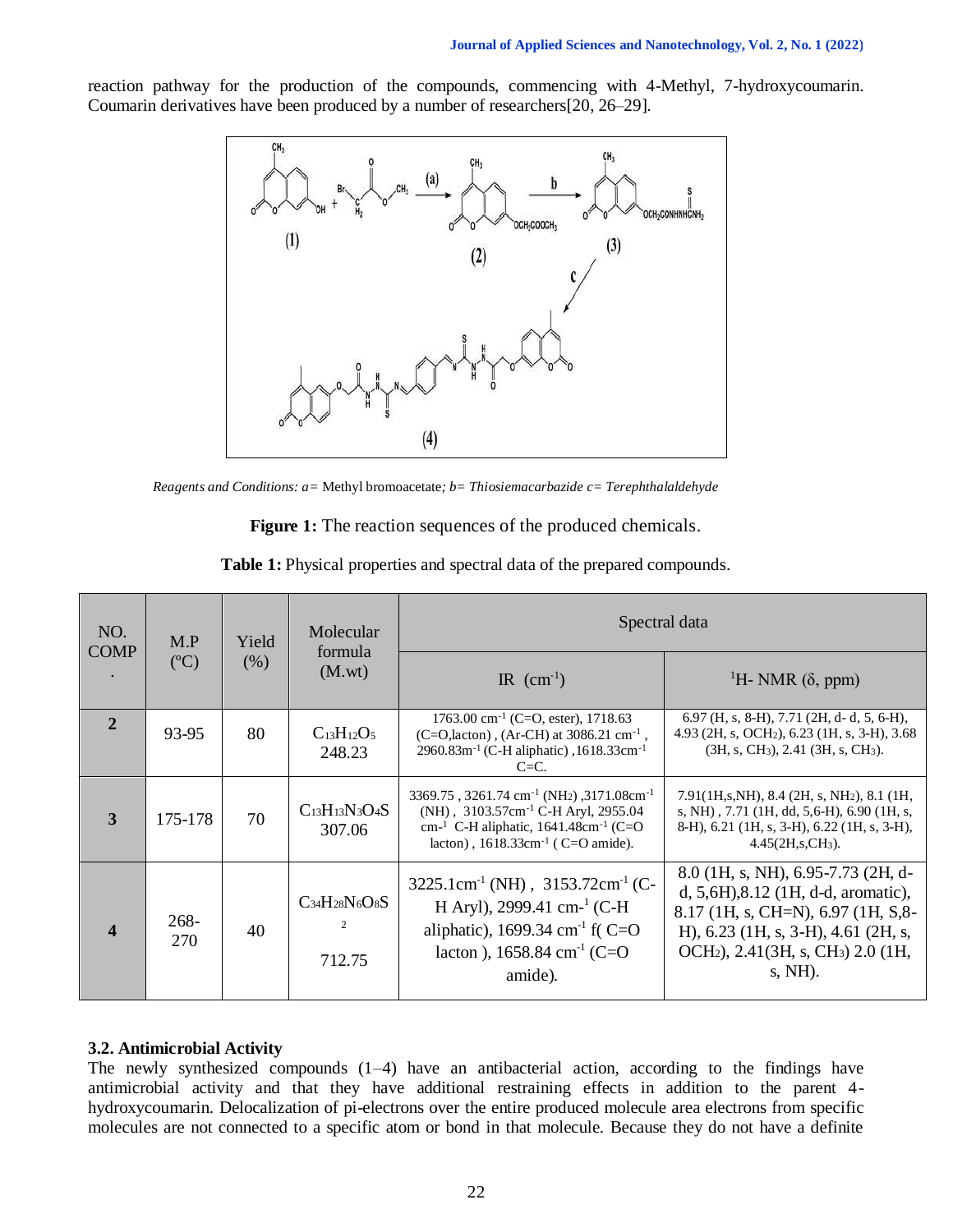position, these electrons are considered to be "delocalized" (not localized). In order to stabilize a structure, electrons become delocalized. This improves the lipophilic ability of the produced chemicals (1–4), allowing them to penetrate the bacteria's lipoid-layer membrane. A lipophilic nature of the produced compounds (1–4) was increased, which appears to be a cause of the increased antibacterial potency. A mechanism of the action of the produced chemicals (1–4) for killing bacteria may involve the deactivation of certain cellular enzymes that are important in various metabolic pathways of specific bacterium kinds. The toxicant's final impact is to disrupt the cell's proteins, resulting in the denaturation of natural cellular processes. Conductivity, solubility, and bond lengths are among other characteristics that might increase activity. According to the findings of the antibacterial screening research (1–4), Table 2 shows the results. To begin, all compounds had antibacterial activity against all of the species examined. Second, chemicals 3, 4 exhibit higher activity for the bacteria examined when compared to compounds 1 and 2. Third, compounds 3 and 4 include the (NH-NH2) and (C=S) groups, which work together via the inductive effect.

| Microorganism | S. aureus                    | Staphylococcus<br>epidermidits | Streptococcus.sp | Klebsiella<br>sp. | $E$ .<br>coli            | $\mathcal{C}$ .<br>albicans |
|---------------|------------------------------|--------------------------------|------------------|-------------------|--------------------------|-----------------------------|
| Compound      | <b>INHIBITION ZONES</b> (mm) |                                |                  |                   |                          |                             |
|               |                              | 25                             |                  |                   |                          |                             |
|               |                              | 26                             |                  |                   | $\overline{\phantom{0}}$ |                             |
|               | 18                           |                                | -                |                   |                          | 13                          |
|               | 23                           | 21                             |                  | 10                |                          | 16                          |
| Tetracycline  | 1 Q                          |                                |                  | 12                | 21                       |                             |

**Table 2:** Antimicrobial activity of the prepared compounds (1 mg/ml), expressed as the inhibition zone (mm).

# **3.3. Computational Studies**

#### **3.3.1. Atomic Stabilities and Charges**

The existence of a substitute ring in compound 3 impacted the nuclear charges, according to the experimental results. (Additional file) and the 3D-geometric structure suggests that this molecule is not planar. Figure 2 shows that the largest atomic charge is [O (16) 0.915] and that the next charge is [O (3) 0.626]. These data indicate that these two atoms are the most reactive to reactions and metal bonds. This molecule is not plenary, as evidenced by the bond and twist angles determined (additional file) and the 3d-geometric structure.



**Figure 2:** Compound form in three dimensions (3).

The compound minimum geometry is depicted in Figure 3, the atomic charges calculated for the material are also shown in the diagram. According to the findings, the greatest atomic charge is [O (3) 0.514], and the next highest is [O (17) 0.445]. These findings showed that those two atoms are the most reactive reaction sites and metal-binding sites in the system. This molecule is not planar, as evidenced by the governing bond's angles, twist angles, and 3d-geometric structure, as well as  $C(2)$ -C $(3)$  stereochemistry  $(Z)$ .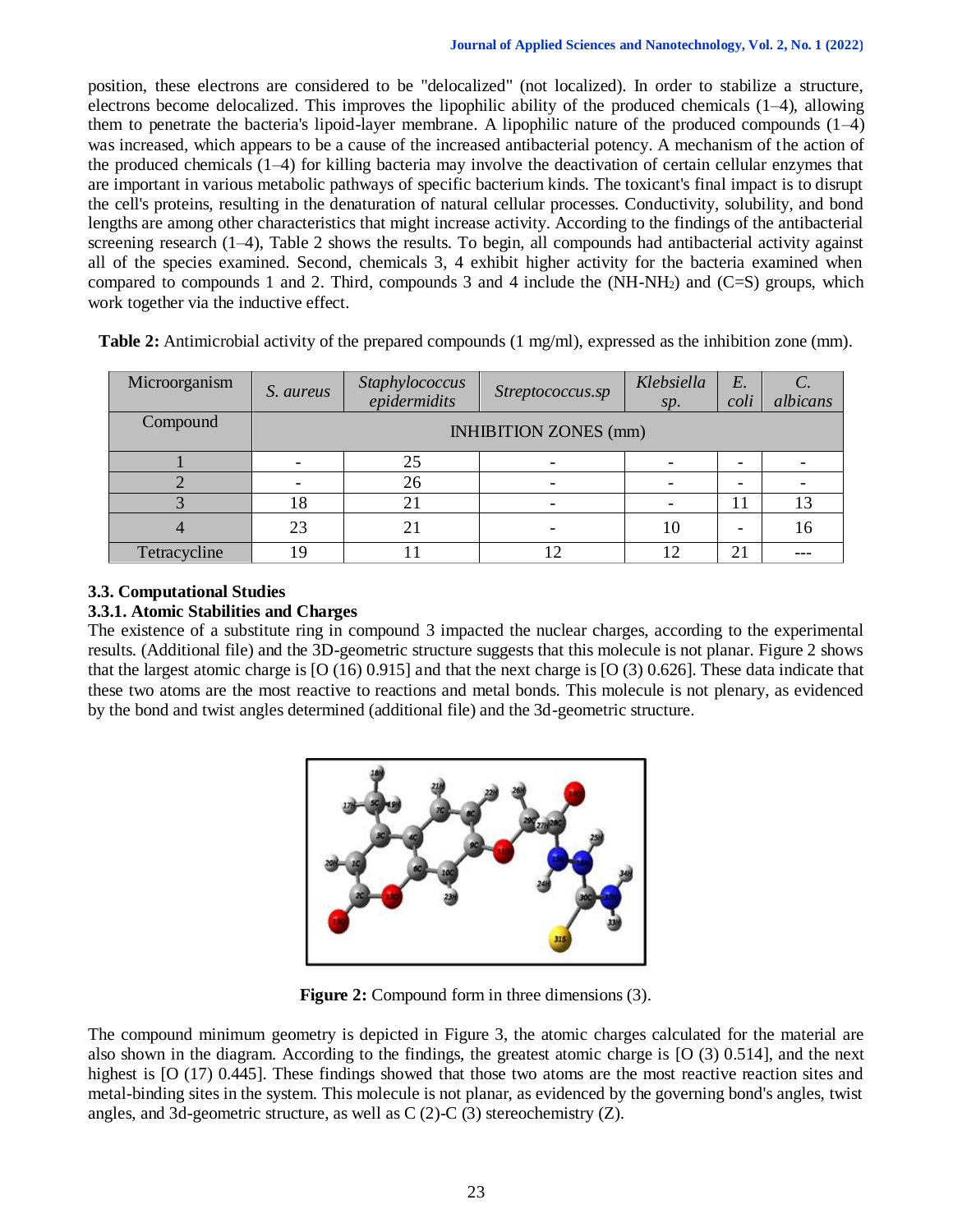

**Figure 3:** Compound form in three dimensions (4).

#### **3.4. Density Functional Theory (DFT)**

Compounds 1, 2, 3, and 4 were subjected to DFT calculations. Figure 2 shows optimized molecular structures of the most stable forms (2-4), Table 3 shows the calculated and relative energy of the participants. Theoretical results using the calculating approach given in this study revealed that compound 4 is more stable than other compounds based on the following factors total energy, which occupied higher-energy orbital molecular orbitals, and energy gap (EHOMO), The spatial properties, nodal patterns, and individual atom contributions are all described in detail via molecular orbital computations. Figure 3-5 shows the contour plots of the frontier orbitals for the ground states of 1, 2, 3, and 4, as well as the (HOMO) and (LUMO). It's noteworthy to note how evenly both orbitals are scattered around the conjugation plane. The HOMO orbitals are placed on the substituted molecule, however the LUMO orbitals mimic those obtained for the unsubstituted molecule, as shown in figures 4and 5 and so the substitution has an impact on electron donation ability but only a little impact on the electron acceptance ability. Table 1 lists the HOMO and LUMO orbital energy levels of compounds 1, 2, 3, and 4. The energy gaps between HOMO and LUMO for molecules 1, 2, 3, and 4 are roughly 0.16411, 0.16346, 0.15397, and 0.09082 Ha., respectively. The lower value of the HOMO and LUMO energy gaps, a reaction of the ultimate shipping movement within the molecules, is explained by the compound 4.

| Molecular | Total energy  | <b>HOMO</b> | <b>LUMO</b> | $\Delta E_{\text{gap}}$ | HOMO-1     | $LUMO+1$   | $\Delta E_{\text{gap}}$ |
|-----------|---------------|-------------|-------------|-------------------------|------------|------------|-------------------------|
|           |               |             |             |                         |            |            |                         |
| Comp. 1   | $-611.384212$ | $-0.23158$  | $-0.06747$  | 0.16411                 | $-0.25677$ | $-0.01773$ | 0.23904                 |
|           |               |             |             |                         |            |            |                         |
| Comp. 2   | 878.465808-   | $-0.23182$  | $-0.06836$  | 0.16346                 | $-0.25464$ | $-0.03286$ | 0.22178                 |
|           |               |             |             |                         |            |            |                         |
| Comp. 3   | 1366.23818-   | $-0.22486$  | $-0.07089$  | 0.15397                 | $-0.22576$ | $-0.03198$ | 0.19378                 |
|           |               |             |             |                         |            |            |                         |
| Comp.4    | -3038.42972   | $-0.22431$  | $-0.13349$  | 0.09082                 | $-0.22739$ | $-0.08991$ | 0.13745                 |
|           |               |             |             |                         |            |            |                         |

|  | Table 3: Total Energy (a.u), HOMO and LUMO energies (Ha). |  |  |
|--|-----------------------------------------------------------|--|--|
|--|-----------------------------------------------------------|--|--|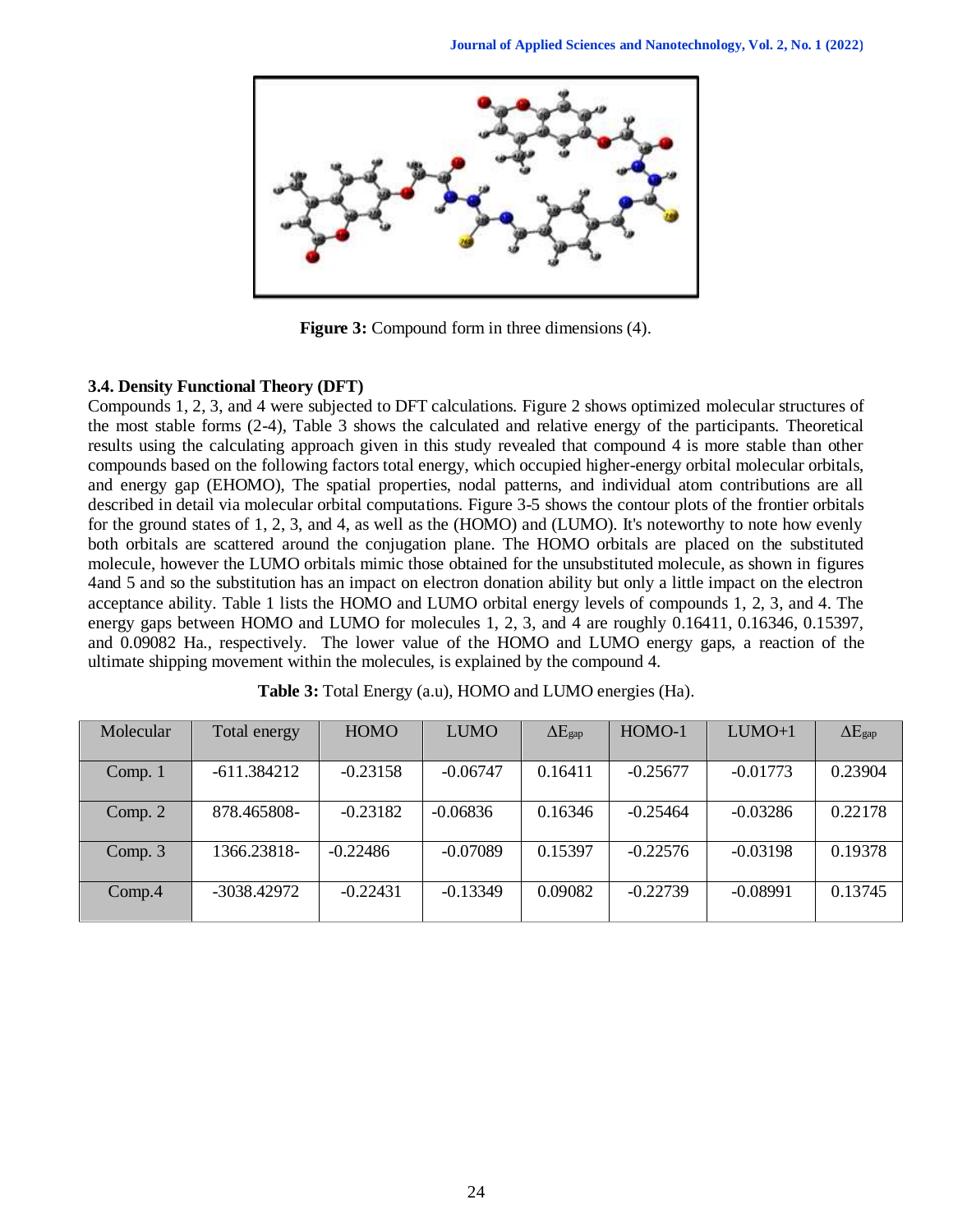

**Figure 4:** HOMO orbitals on the right and LUMO orbitals on the left of the compound 3.



**Figure 5:** HOMO orbitals on the right and LUMO orbitals on the left of the compound 4.

#### **4. Conclusions**

Antimicrobial activity was produced of a variety of coumarin derivatives, developed and tested. The antibacterial activity of compounds 3, 4 was comparable to that of conventional medications, according to the biological test results. As a result, these compounds could be used as a lead compound for the creation of new antimicrobials. The synthesized compounds 3and 4 were studied theoretically using Density Functional Theory, in addition to their atomic charges and stereochemistry, they were estimated, and it was found that they are not planar. Molecular orbital calculations also were studied and have provided detailed description of the orbitals, including spatial characteristics, nodal patterns, and the contributions of individual atoms.

#### **Acknowledgement**

This study was supported by the University of Technology-Iraq, Department of Applied Science, and Chemical Division.

# **Conflict of Interest**

The authors have no conflict of interest.

#### **References**

- [1] A. Abate *et al.*, "Hymecromone in the treatment of motor disorders of the bile ducts: a multicenter, doubleblind, placebo-controlled clinical study.," *Drugs under experimental and clinical research*, vol. 27, pp. 223–231, 2001.
- [2] M. B. Mijovski, "Advances in monitoring anticoagulant therapy," *Advances in clinical chemistry*, vol. 90,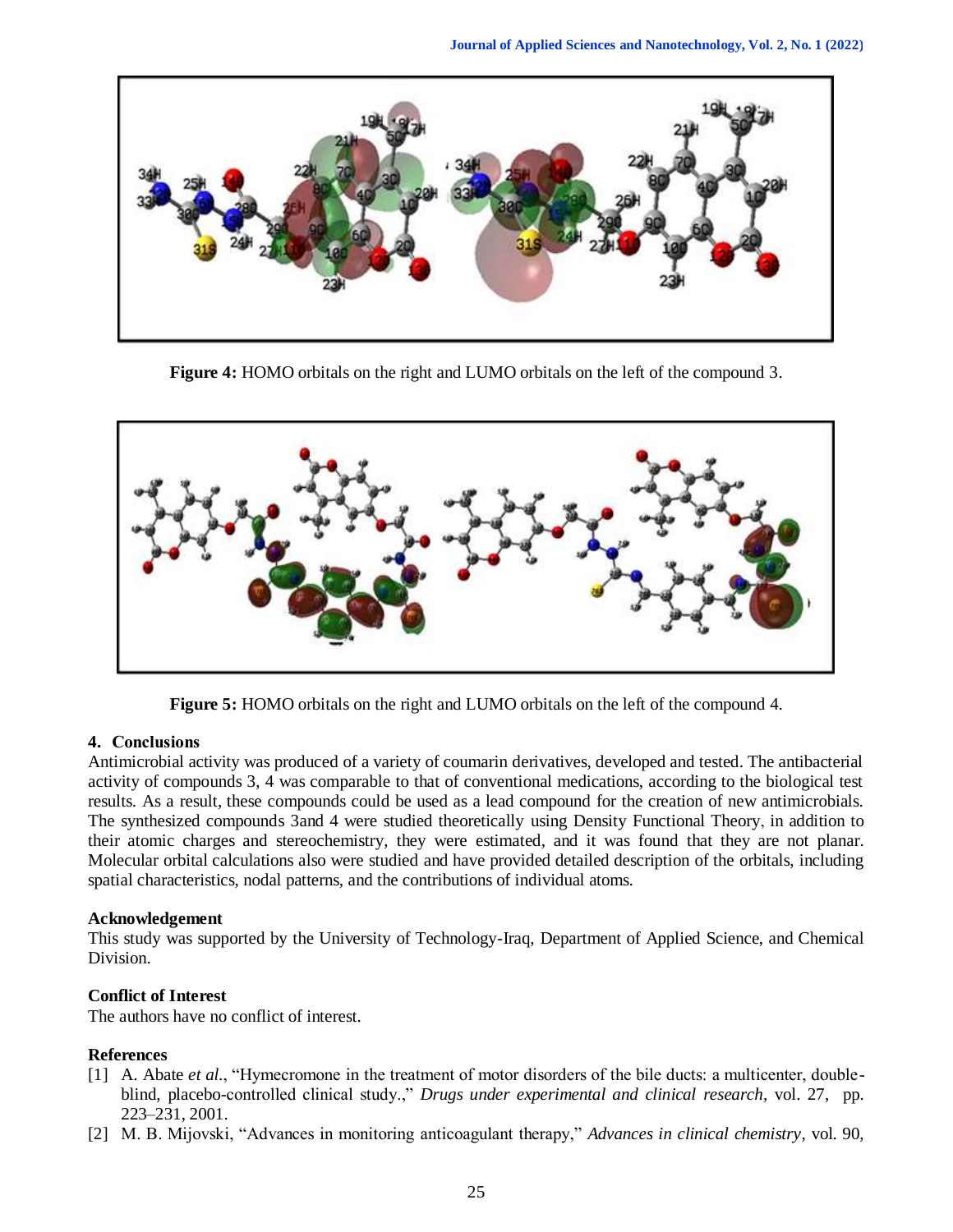pp. 197–213, 2019.

- [3] C. L. Dávila-Fajardo *et al.*, "Pharmacogenetics in the treatment of cardiovascular diseases and its current progress regarding implementation in the clinical routine," *Genes*, vol. 10, p. 261, 2019.
- [4] D. Opherk, G. Schler, W. Waas, R. Dietz, and W. Kübler, "Intravenous carbochromen: A potent and effective drug for estimation of coronary dilatory capacity," *European heart journal*, vol. 11, pp. 342–347, 1990.
- [5] I. Chopra *et al.*, "Treatment of health-care-associated infections caused by Gram-negative bacteria: a consensus statement," *The Lancet infectious diseases*, vol. 8, pp. 133–139, 2008.
- [6] A. A. A. Abu-Hussen, "Synthesis and spectroscopic studies on ternary bis-Schiff-base complexes having oxygen and/or nitrogen donors," *Journal of Coordination Chemistry*, vol. 59, pp. 157–176, 2006.
- [7] M. S. Karthikeyan, D. J. Prasad, B. Poojary, K. S. Bhat, B. S. Holla, and N. S. Kumari, "Synthesis and biological activity of Schiff and Mannich bases bearing 2, 4-dichloro-5-fluorophenyl moiety," *Bioorganic & medicinal chemistry*, vol. 14, pp. 7482–7489, 2006.
- [8] S. K. Sridhar, M. Saravanan, and A. Ramesh, "Synthesis and antibacterial screening of hydrazones, Schiff and Mannich bases of isatin derivatives," *European Journal of Medicinal Chemistry*, vol. 36, pp. 615–625, 2001.
- [9] P. Panneerselvam, R. R. Nair, G. Vijayalakshmi, E. H. Subramanian, and S. K. Sridhar, "Synthesis of Schiff bases of 4-(4-aminophenyl)-morpholine as potential antimicrobial agents," *European journal of medicinal chemistry*, vol. 40, pp. 225–229, 2005.
- [10] K. Singh, M. S. Barwa, and P. Tyagi, "Synthesis, characterization and biological studies of Co (II), Ni (II), Cu (II) and Zn (II) complexes with bidentate Schiff bases derived by heterocyclic ketone," *European Journal of Medicinal Chemistry*, vol. 41, pp. 147–153, 2006.
- [11] S. N. Pandeya, D. Sriram, G. Nath, and E. DeClercq, "Synthesis, antibacterial, antifungal and anti-HIV activities of Schiff and Mannich bases derived from isatin derivatives and N-[4-(4′-chlorophenyl) thiazol-2 yl] thiosemicarbazide," *European Journal of Pharmaceutical Sciences*, vol. 9, pp. 25–31, 1999.
- [12] R. Mladenova, M. Ignatova, N. Manolova, T. Petrova, and I. Rashkov, "Preparation, characterization and biological activity of Schiff base compounds derived from 8-hydroxyquinoline-2-carboxaldehyde and Jeffamines ED®," *European polymer journal*, vol. 38, pp. 989–999, 2002.
- [13] R. Nirmal, K. Meenakshi, P. Shanmugapandiyan, and C. R. Prakash, "Synthesis Pharmacological Evaluation of Novel Schiff Base Analogues of 3-(4-amino) Phenylimino) 5-fluoroindolin-2-one," *Journal of Young Pharmacists*, vol. 2, pp. 162–168, 2010.
- [14] A. P. Mishra, M. Khare, and S. K. Gautam, "Synthesis, physico-chemical characterization, and antibacterial studies of some bioactive Schiff bases and their metal chelates," *Synthesis and Reactivity in Inorganic and Metal-Organic Chemistry*, vol. 32, pp. 1485–1500, 2002.
- [15] P. A. Vigato and S. Tamburini, "The challenge of cyclic and acyclic Schiff bases and related derivatives," *Coordination Chemistry Reviews*, vol. 248, pp. 1717–2128, 2004.
- [16] T. Katsuki, "Catalytic asymmetric oxidations using optically active (salen) manganese (III) complexes as catalysts," *Coordination Chemistry Reviews*, vol. 140, pp. 189–214, 1995.
- [17] T. Daniel Thangadurai, M. Gowri, and K. Natarajan, "synthesis and characterisation of ruthenium (iii) complexes containing monobasic bidentate schiff bases and their biological activities," *Synthesis and reactivity in inorganic and metal-organic chemistry*, vol. 32, pp. 329–343, 2002.
- [18] R. Ramesh and M. Sivagamasundari, "Synthesis, spectral and antifungal activity of Ru (II) mixed‐ligand complexes," *Synthesis and Reactivity in Inorganic and Metal-Organic Chemistry*, vol. 33, pp. 899–910, 2003.
- [19] L. Jin *et al.*, "Synthesis, structure, and bioactivity of N′-substituted benzylidene-3, 4, 5 trimethoxybenzohydrazide and 3-acetyl-2-substituted phenyl-5-(3, 4, 5-trimethoxyphenyl)-2, 3-dihydro-1, 3, 4-oxadiazole derivatives," *Bioorganic & medicinal chemistry letters*, vol. 16, pp. 5036–5040, 2006.
- [20] Y. K. Al-Majedy, A. A. H. Kadhum, A. A. Al-Amiery, and A. B. Mohamad, "Synthesis and characterization of some new 4-hydroxy-coumarin derivatives," *Molecules*, vol. 19, pp. 11791–11799, 2014.
- [21] V. S. V Satyanarayana, M. Rakshit, and A. Sivakumar, "Microwave-assisted synthesis of 2, 4, 5-triphenyl-1H-imidazole containing Schiff base derivatives with potential antioxidant and anticancer activities," *Asian J. Chem*, vol. 23, p. 1212, 2011.
- [22] Y. K. Al-Majedy, A. A. Al-Amiery, A. A. H. Kadhum, and A. B. Mohamad, "Antioxidant activities of 4-